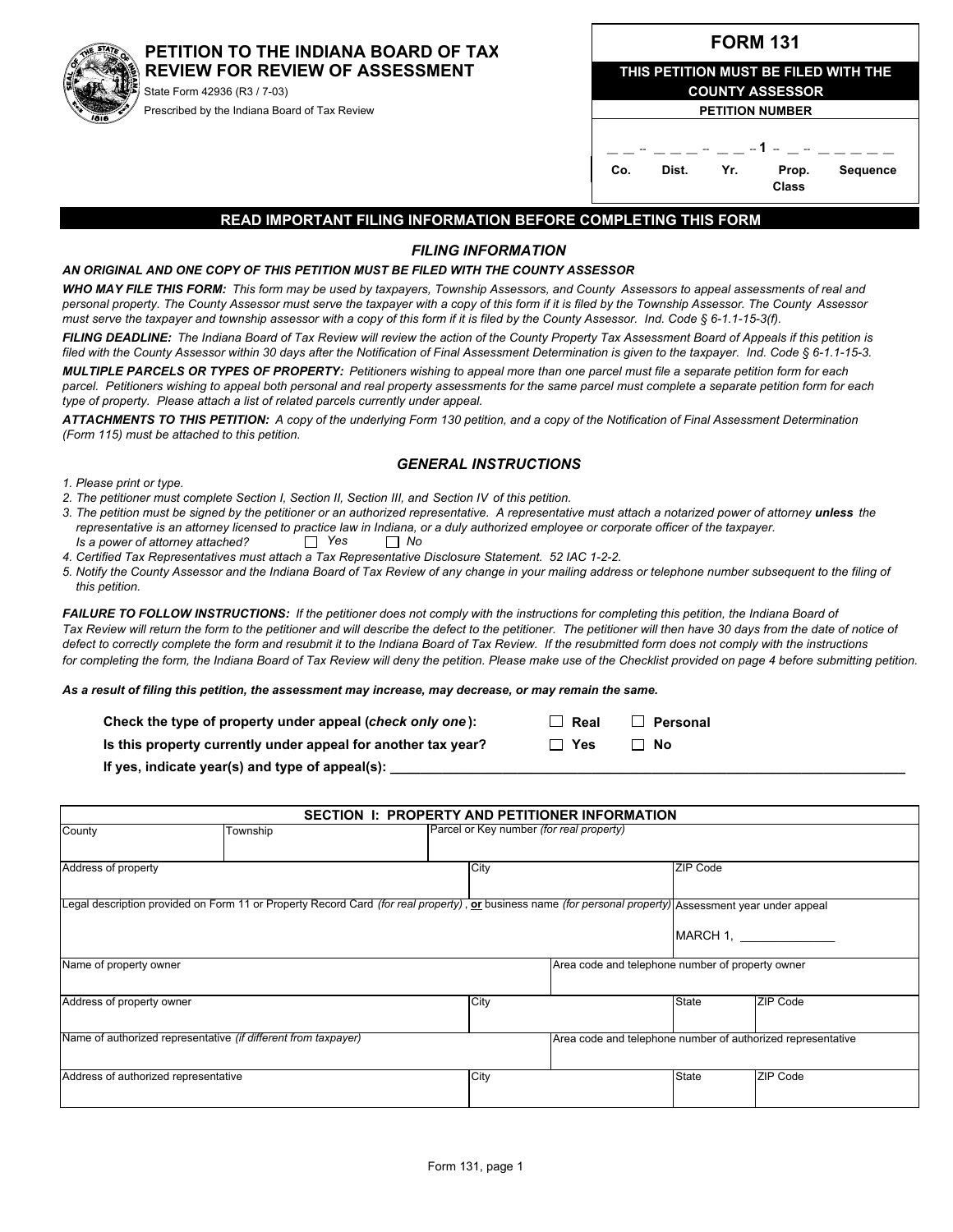| SECTION II: GROUNDS FOR APPEAL                                                                                                                                                                                                                                                                                                                                                                                                                                                                                                                                                                                                                                                                                                                                                                                                                                                                                                                                                                                                                  |                                                    |                                                     |                          |
|-------------------------------------------------------------------------------------------------------------------------------------------------------------------------------------------------------------------------------------------------------------------------------------------------------------------------------------------------------------------------------------------------------------------------------------------------------------------------------------------------------------------------------------------------------------------------------------------------------------------------------------------------------------------------------------------------------------------------------------------------------------------------------------------------------------------------------------------------------------------------------------------------------------------------------------------------------------------------------------------------------------------------------------------------|----------------------------------------------------|-----------------------------------------------------|--------------------------|
|                                                                                                                                                                                                                                                                                                                                                                                                                                                                                                                                                                                                                                                                                                                                                                                                                                                                                                                                                                                                                                                 | Land                                               | Improvements                                        | Personal Property        |
| The property described in SECTION I is currently assessed at:                                                                                                                                                                                                                                                                                                                                                                                                                                                                                                                                                                                                                                                                                                                                                                                                                                                                                                                                                                                   | \$                                                 | \$                                                  | \$                       |
| The petitioner contends that the property should be assessed at:                                                                                                                                                                                                                                                                                                                                                                                                                                                                                                                                                                                                                                                                                                                                                                                                                                                                                                                                                                                | \$                                                 | \$                                                  | \$                       |
| For Real Property Appeals Only:                                                                                                                                                                                                                                                                                                                                                                                                                                                                                                                                                                                                                                                                                                                                                                                                                                                                                                                                                                                                                 |                                                    |                                                     |                          |
|                                                                                                                                                                                                                                                                                                                                                                                                                                                                                                                                                                                                                                                                                                                                                                                                                                                                                                                                                                                                                                                 |                                                    |                                                     |                          |
|                                                                                                                                                                                                                                                                                                                                                                                                                                                                                                                                                                                                                                                                                                                                                                                                                                                                                                                                                                                                                                                 |                                                    |                                                     |                          |
| Classification of property (commercial, residential, etc.):<br>Classification of property (commercial, residential, etc.):                                                                                                                                                                                                                                                                                                                                                                                                                                                                                                                                                                                                                                                                                                                                                                                                                                                                                                                      |                                                    |                                                     |                          |
| Was property sold in the last 5 years? Ves No If yes, date of sale<br>Attach the purchase agreement, escrow statement, closing statement, or other evidence if available. If the buyer and seller were or are<br>related or had any common business interests, attach an explanation of the relationship.                                                                                                                                                                                                                                                                                                                                                                                                                                                                                                                                                                                                                                                                                                                                       |                                                    |                                                     |                          |
| If the property was not sold but was listed for sale in the past 5 years, attach a copy of the listing agreement or other available evidence.                                                                                                                                                                                                                                                                                                                                                                                                                                                                                                                                                                                                                                                                                                                                                                                                                                                                                                   |                                                    |                                                     |                          |
| Has the property been appraised for any purpose (contemplation of sale or transfer, financing, refinancing, mortgage insurance, use as<br>collateral, asset valuation) within the past 5 years? $\Box$ Yes $\Box$ No<br>type and purpose for each, along with the valuation date and value assigned.                                                                                                                                                                                                                                                                                                                                                                                                                                                                                                                                                                                                                                                                                                                                            | If yes, please list all appraisals and SPECIFY the |                                                     |                          |
| Is there casualty insurance on any improvements/structures located on the property? If so, please state the amount of property insurance<br>coverage. $\frac{1}{2}$                                                                                                                                                                                                                                                                                                                                                                                                                                                                                                                                                                                                                                                                                                                                                                                                                                                                             |                                                    |                                                     |                          |
| If you were to sell your property, what do you estimate your 'asking price' would be? \$                                                                                                                                                                                                                                                                                                                                                                                                                                                                                                                                                                                                                                                                                                                                                                                                                                                                                                                                                        |                                                    |                                                     |                          |
| Do you believe the market value of your property is higher or lower than the assessed value assigned to your property?                                                                                                                                                                                                                                                                                                                                                                                                                                                                                                                                                                                                                                                                                                                                                                                                                                                                                                                          |                                                    |                                                     |                          |
| Do you possess evidence of the market value of your property? $\Box$ Yes                                                                                                                                                                                                                                                                                                                                                                                                                                                                                                                                                                                                                                                                                                                                                                                                                                                                                                                                                                        | No                                                 | If yes, please identify the nature of the evidence. |                          |
| Do you intend to present the testimony or report of a professional assessor/appraiser?     Yes                                                                                                                                                                                                                                                                                                                                                                                                                                                                                                                                                                                                                                                                                                                                                                                                                                                                                                                                                  |                                                    | No                                                  |                          |
| Is the property valued higher than comparable properties? $\Box$ Yes<br>    No<br>of each comparable property and explain how the property is comparable to the petitioner's property.                                                                                                                                                                                                                                                                                                                                                                                                                                                                                                                                                                                                                                                                                                                                                                                                                                                          |                                                    | If yes, attach the owner's name and the address     |                          |
| *Please attach supplemental pages for all requested information.                                                                                                                                                                                                                                                                                                                                                                                                                                                                                                                                                                                                                                                                                                                                                                                                                                                                                                                                                                                |                                                    |                                                     |                          |
| For All Appeals:                                                                                                                                                                                                                                                                                                                                                                                                                                                                                                                                                                                                                                                                                                                                                                                                                                                                                                                                                                                                                                |                                                    |                                                     |                          |
| Please explain in detail the basis of your belief that the assessed value is incorrect. This explanation must include a statement of the type(s)<br>of evidence you intend to submit to show that the assessed value is incorrect. You are not required to submit the actual evidence you may<br>ultimately choose to present at the hearing of your Petition. However, it is important that you realize that specific evidence, fully supporting<br>the assessment that you believe to be correct, must be presented at the hearing. Consequently, it proves most beneficial to all<br>parties, and to the fair and efficient evaluation of this Petition, that you outline the type(s) of evidence you expect to use in presenting your<br>case. Please be careful not to simply state conclusions such as the assessment is too high, or the assessment is wrong. (Failure to provide<br>sufficient detail in this segment will result in your Petition being returned to you for correction under the provisions of Ind. Code § 6-1.1-15-4) |                                                    |                                                     |                          |
| Basis of belief that assessment is incorrect:                                                                                                                                                                                                                                                                                                                                                                                                                                                                                                                                                                                                                                                                                                                                                                                                                                                                                                                                                                                                   |                                                    |                                                     |                          |
|                                                                                                                                                                                                                                                                                                                                                                                                                                                                                                                                                                                                                                                                                                                                                                                                                                                                                                                                                                                                                                                 |                                                    |                                                     |                          |
|                                                                                                                                                                                                                                                                                                                                                                                                                                                                                                                                                                                                                                                                                                                                                                                                                                                                                                                                                                                                                                                 |                                                    |                                                     |                          |
|                                                                                                                                                                                                                                                                                                                                                                                                                                                                                                                                                                                                                                                                                                                                                                                                                                                                                                                                                                                                                                                 |                                                    |                                                     |                          |
|                                                                                                                                                                                                                                                                                                                                                                                                                                                                                                                                                                                                                                                                                                                                                                                                                                                                                                                                                                                                                                                 |                                                    |                                                     |                          |
|                                                                                                                                                                                                                                                                                                                                                                                                                                                                                                                                                                                                                                                                                                                                                                                                                                                                                                                                                                                                                                                 |                                                    |                                                     |                          |
|                                                                                                                                                                                                                                                                                                                                                                                                                                                                                                                                                                                                                                                                                                                                                                                                                                                                                                                                                                                                                                                 |                                                    |                                                     |                          |
|                                                                                                                                                                                                                                                                                                                                                                                                                                                                                                                                                                                                                                                                                                                                                                                                                                                                                                                                                                                                                                                 |                                                    |                                                     |                          |
|                                                                                                                                                                                                                                                                                                                                                                                                                                                                                                                                                                                                                                                                                                                                                                                                                                                                                                                                                                                                                                                 |                                                    |                                                     |                          |
|                                                                                                                                                                                                                                                                                                                                                                                                                                                                                                                                                                                                                                                                                                                                                                                                                                                                                                                                                                                                                                                 |                                                    |                                                     |                          |
|                                                                                                                                                                                                                                                                                                                                                                                                                                                                                                                                                                                                                                                                                                                                                                                                                                                                                                                                                                                                                                                 |                                                    |                                                     | (Continued on next page) |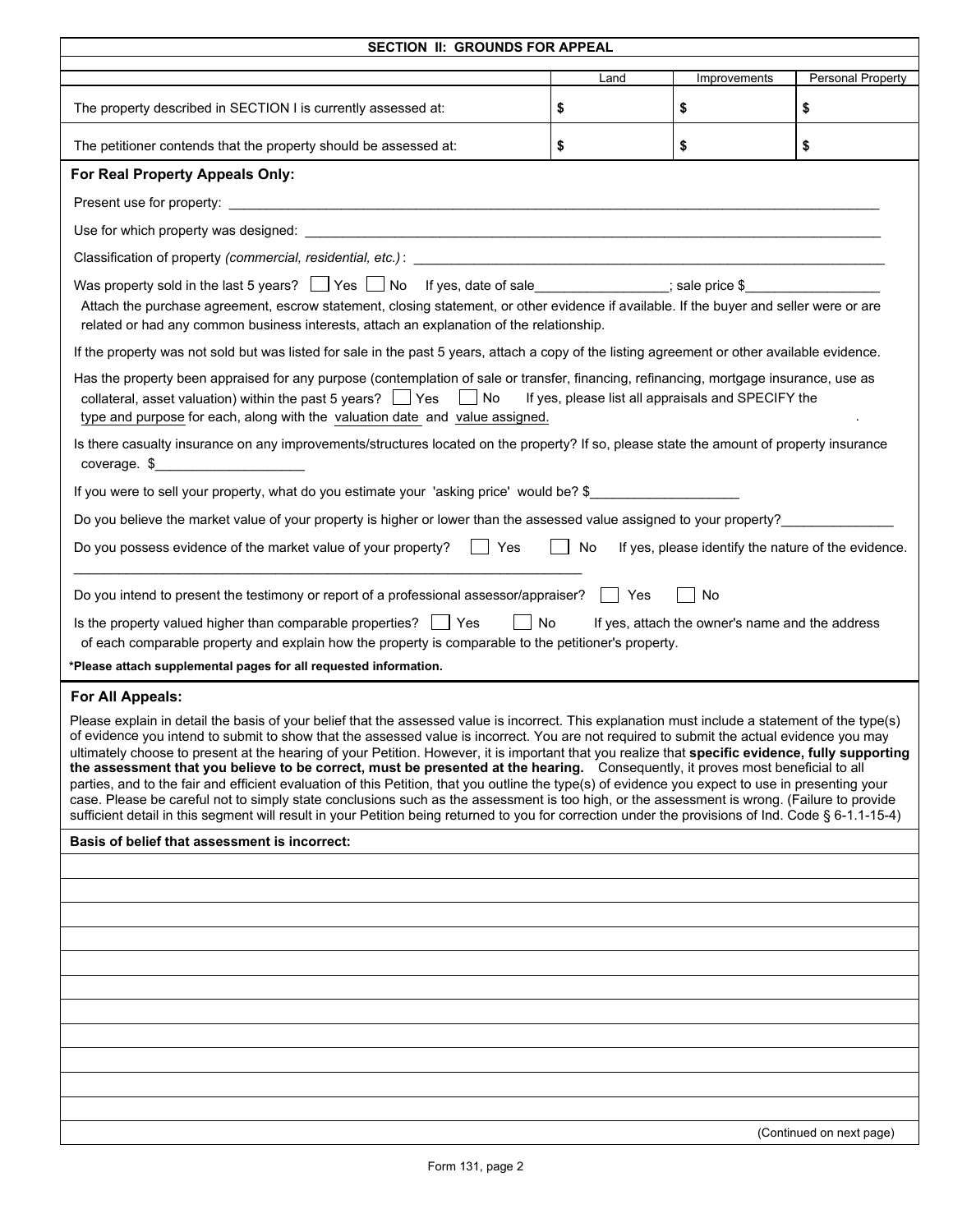**Statement and outline of type(s) of evidence you intend to submit to support your belief that assessment is incorrect:**

### **SECTION III: SMALL CLAIMS OPTION**

# **NOTICE:**

 **If your property is assessed at less than \$1,000,000 this petition shall automatically be processed as a small claim and administered under the Indiana Board of Tax Review (IBTR) rules governing small claim petitions. You are strongly encouraged to review both the small claims rules and the more formal procedural rules governing non-small claims\*, available on our website at http://www.in.gov/ibtr/ , before making the election below.**

 *\* IBTR rules are authorized by Indiana Code § 6-1.5-6-1 and 2, and are published in the Indiana Administrative Code at 52 IAC 2 and 3.*

# **PLEASE READ THE FOLLOWING PARAGRAPHS CAREFULLY AND INDICATE YOUR DESIRED ELECTION BY CHECKING ONE OF THE TWO BOXES BELOW.**

 By indicating below that you accept the small claims process, the undersigned Petitioner agrees that the administration of this Petition shall be conducted in accordance with the IBTR rules and procedures for small claims. The small claims procedures are designed to expedite the petition review process. In order to accomplish that goal the process necessarily places restrictions and limitations on how the proceedings may be conducted. By this election Petitioner specifically agrees to, and accepts, the restrictions and limitations specified by the IBTR small claims rules and procedures.

# **ACCEPT SMALL CLAIMS**

 By indicating below that you wish to opt-out of the small claims process, the undersigned Petitioner agrees that the administration of this Petition will be conducted in a formal adjudicatory fashion in accordance with the IBTR rules and procedures for non-small claims formal hearings. Formal hearings require significant time and resources, and typically are not resolved in the most expeditious manner. The formal hearing procedures can be legalistic in nature and include the potential application of discovery procedures similar to those established by the Indiana Trial Rules. By making this election Petitioner specifically agrees to, and accepts, that the petition will be subject to legalistic procedures, including discovery requests from all parties and their legal representatives.

# **OPT-OUT OF SMALL CLAIMS**

Petitioner signature